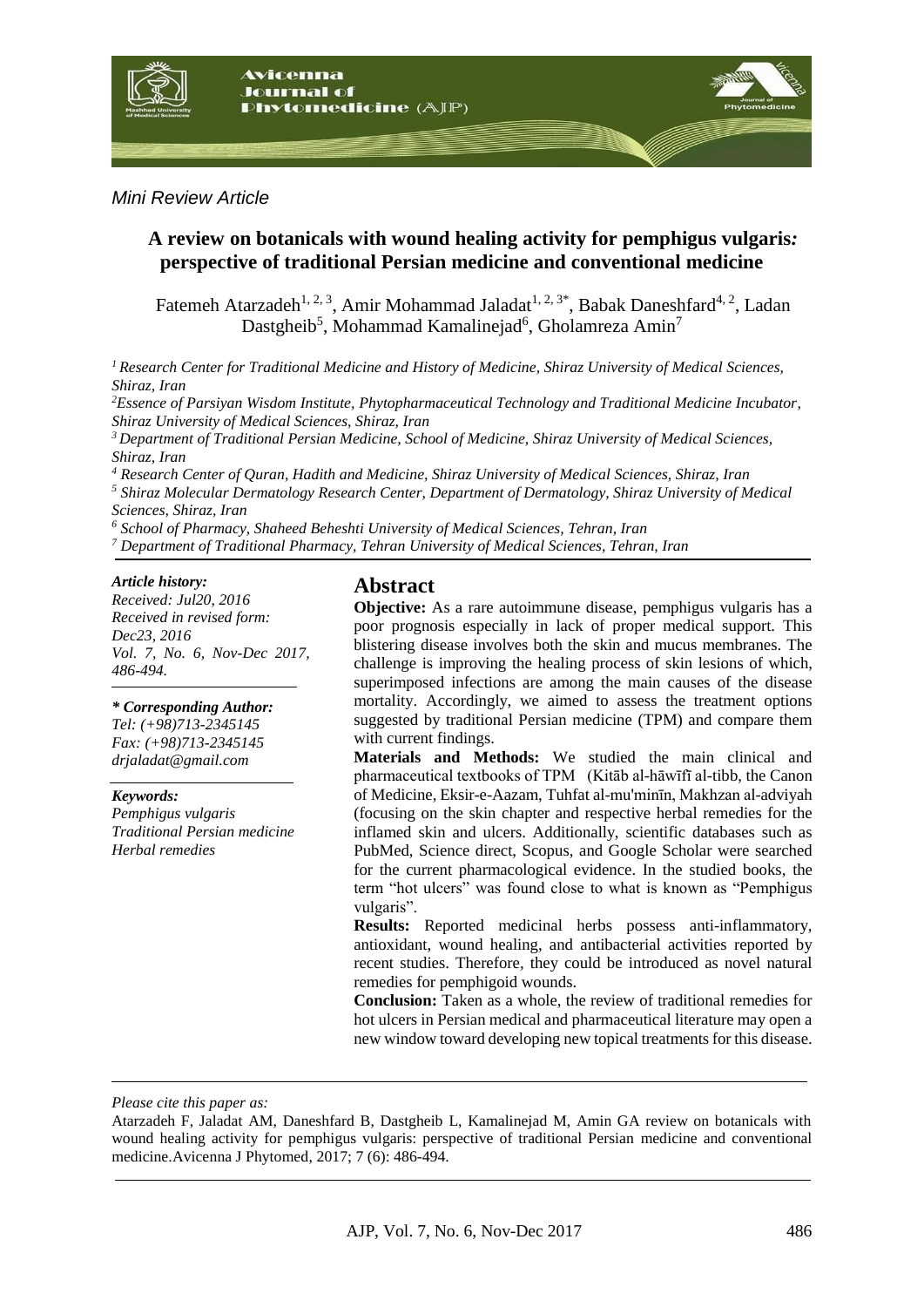# **Introduction**

Pemphigus vulgaris (PV) is a rare blistering autoimmune disease of the skin and mucus membranes. It is caused by autoantibodies producedagainst antigens on the surface of keratinocytes (Kershenovich et al., 2014). There is no general agreement about the related treatment strategies. Treatment approaches mostly include establishment of disease remission in addition to effective control of it (Martin et al., 2011). These strategies are essentially conducted by systemic administration of corticosteroids. However, the undesirable side effects of these medicaments are often mentioned as the most frequent causes of morbidity and mortality (Poulin et al., 1984). Most important causes of death are: opportunistic superimposed infections, complications of long-term and high-dose usage of corticosteroids, and prolonged consumption of immune suppressant medicines (Ahmed, 2001).

Several investigations have been conducted on supplementary and natural medicaments to reduce the dose and consequently complications of the applied steroids (Ahmed, 2001; Mutasim et al., 2005; Poulin et al., 1984). Of course, it should be noticed that even such medicines may cause life-threatening infections as well as increased risk of infertility and cancer (Mutasim et al., 2005). Topical treatment approaches to PV are considered as supplementary therapy to systemic treatment. These strategies are believed to be effective via prevention of infection and promotion of re-epithelialization of the eroded skin (Ruocco et al., 2013).

In PV, skin lesions are among the most important sources of infection. In this regard, any topical treatment shortening the healing time of lesions and reducing the total drug dosage could be clinically reasonable (Tabrizi et al., 2007).

Herbal pharmacotherapy has a long history in traditional Persian medicine (TPM) (Golshani SA et al., 2015). With reference to the remaining documents of

TPM which has been attributed to Unani medicine in Harrison's Principles of Internal Medicine (Kasper et al., 2015) and in line with our previous investigations (Atarzadeh et al.,  $2016$  (a) and (b)), the present study aimed at compiling a framework encompassing pharmacological and medical aspects of PV management in the light of TPM insights.

# **Methodology**

Initially, recent etiopathogenesis findings on PV emerged in PubMed, Scopus and Science direct databases were studied. The traditional term of "hot ulcer" was found very close to PV with regard to the clinical manifestations. Accordingly, description and etiological aspects of this disorder as well as pharmaceutical managements were derived from main medical and pharmaceutical manuscripts of TPM from the  $10^{th}$  to  $18^{th}$  centuries AD. The pharmaceutical literature included Tuhfat al-mu'minīn (MS P 21, 22- NLM, NLM Microfilm Reel: FILM 48-136 no. 2; The Present for the Faithful, written by Hakim MomenTonekaboni in 1670) and Makhzan al-adviyah (MS P 12- NLM, NLM Microfilm Reel: FILM 48-133 no. 2; The Storehouse of Medicaments, written by Aghili Shirazi 1670-1749 AD) (Shīrāzī, 2009; Tunakābunī, 2007). Medical literature was the Canon of Medicine by Avicenna (MS A 53, NLM, NLM Microfilm Reel: FILM 48-122 no. 5; 2nd volume, 980-1037 AD)  $(4<sup>th</sup>$  volume) and Eksir-e-Aazam (The Great Elixir written by Mohammad Azam Khan 1814-1902 AD) (Azam Khan, 2008; Ibn Sina, 1988).

Finally, to make a conclusion on collected medicaments, the results were compared and confirmed with the recent evidence on the herbs' related pharmacological activities and therapeutic mechanisms of action.

### **Etiologic factors involved in the pathogenesis of PV**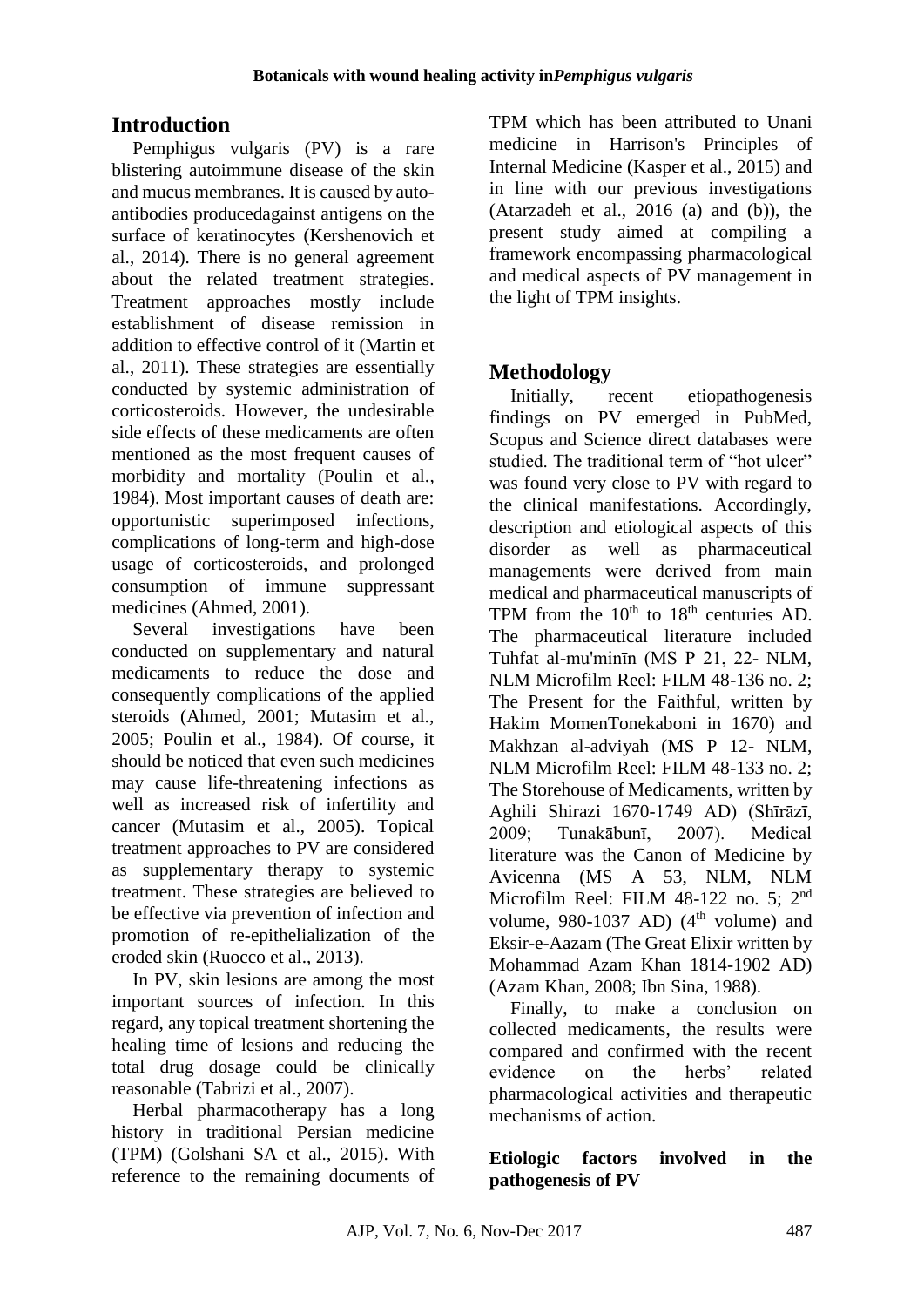The main pathologic process in PV is "acantholysis" which is the result of cells detachment due to the destruction of their adhering glue, desmoglein by autoantibodies (Shah and Parmar, 2016). Although the cause of this autoimmune disease is originally unknown, some factors have been recognized to be involved in pathogenesis of the disease. For instance, there are circulating IgG autoantibodies directed against the normal desmogleins(Dsg) (a cell-to-cell adhesion molecule) (Kershenovich et al., 2014). T helper (Th) cells are also involved in the pathogenesis of PV. The role of autoreactive T cells in induction and regulation of antibody production has been suggested in a recent study (Veldman et al., 2004). Moreover, contribution of interlukin-4 (IL-4), IL-5, IL-6 and IL-10 to the pathogenesis of PV suggests Th2 involvement (Okon and Werth, 2014). Oxidative stress is another issue which is considered to be involved in the etiology and pathogenesis of PV. In addition, there is a significant correlation between serum oxidative stress marker level and serum anti-desmoglein antibody level in PV (Abida et al., 2012).

### **Traditional approach to ulcer**

"Wound" and "ulcer" are comprehensively outlined in the Canon of medicine with the special term of "jerahat" and "gharhe". Ulcers may be hard or soft, hot or cold, septic or aseptic. Some have discharge but some do not, and finally they may be easily healed or may be difficult to treat. According to the TPM, "gharhe" is divided into hot and cold types. Cold ones have a broad base and white color, with minimal itching; in contrast, hot types are sharp with red base, itching, burning sensation, and irritation (Azam Khan, 2008; Ibn Sina, 1988).

Pemphigus wounds are irritating with burning sensation, sometimes are itching, with prolonged healing time, and probably have superimposed infection (Mutasim et al., 2005). Although there may not be a distinct entity in TPM that could be fully

attributed to PV, the aforesaid description seems to be relevant with hot ulcers in TPM sources. In other words, PV could be generally considered as a hot inflamed ulcer in TPM categorization of ulcers. Various natural topical remedies have been used in TPM for hot ulcer (Atarzadeh et al., 2016 (b)). These remedies which have been used for many years by Iranian physicians are summarized in Table 1 (Azam Khan, 2008; Ibn Sina, 1988; Shīrāzī, 2009; Tunakābunī, 2007). In addition, *in vitro* and *in vivo* studies on plants used for hot ulcer healing in the studied ancient books are cited in Table 2.

# **Discussion**

Prolonged wound healing process of pemphigus erosions in addition to the associated pain, discomfort, and cosmetic problems are important determining factors in the duration of hospitalization and risk of secondary infections (Ali et al., 2006). Skin lesion is one of the most important sources of infection. For that reason, using local treatment, decreasing healing time of lesions, and reducing the total dosage of drugs are reasonable strategies (Tabrizi et al., 2007).

Clinical evidence about proper interventions for PV is scant and additional research is needed (Kasperkiewicz et al., 2012). Nowadays, Complementary and Alternative Medicine (CAM) has become more popular in different societies (Danish et al., 2011) and there is an increasing trend in its integration with healthcare systems. In this regard, our primogenitor has made a lot of discoveries about the healing effects of plants through trial and error (Jaladat et al., 2015) that could be helpful even inmodern-day applications.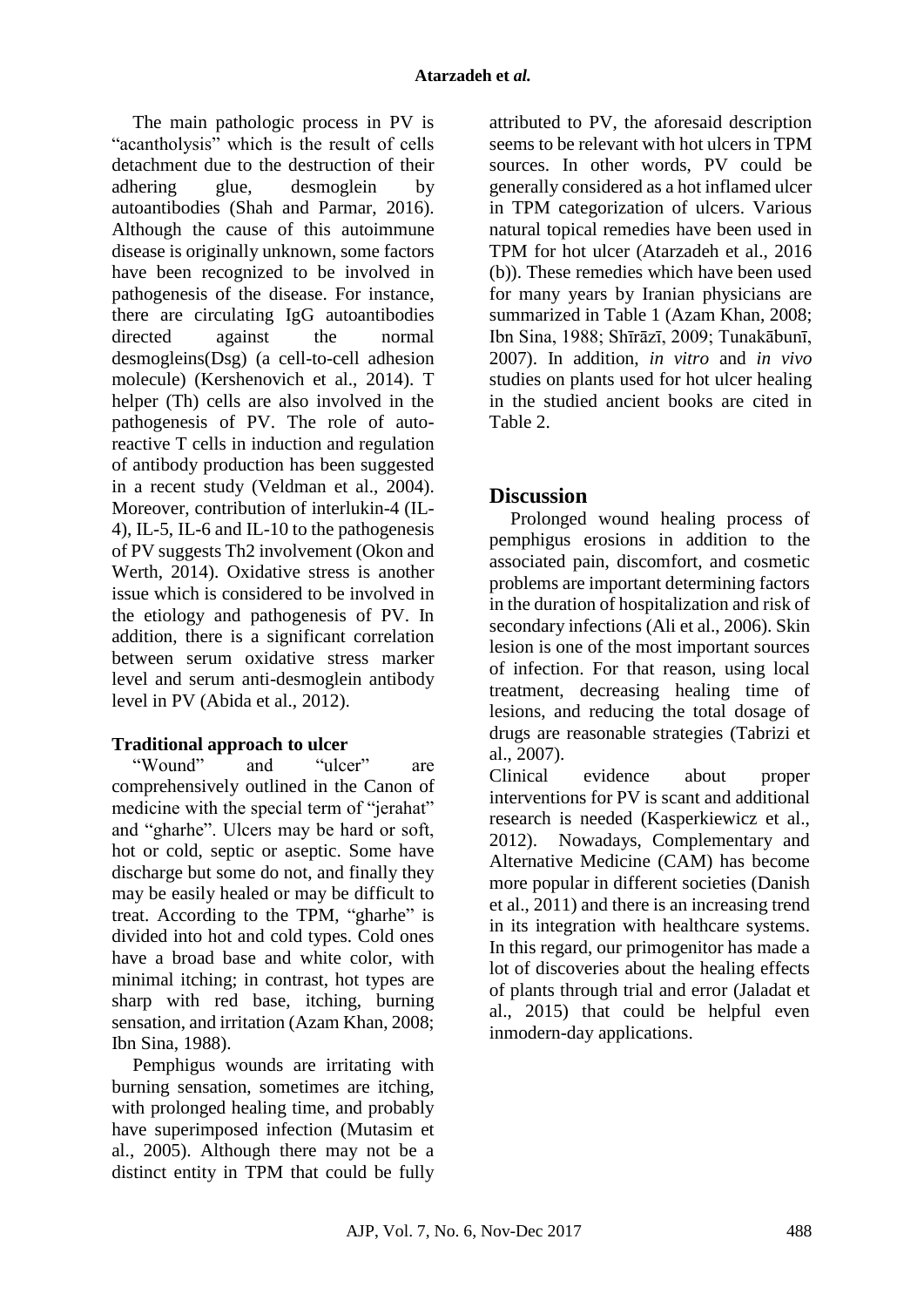### **Botanicals with wound healing activity in***Pemphigus vulgaris*

| Scientific name                         | <b>Traditional</b><br>name | <b>Part used</b>      | <b>Application</b><br>in<br><b>Traditional</b><br>medicine | <b>Activities</b> <sup>*</sup> |        |           |        |           | Ref.                                                                                                                             |
|-----------------------------------------|----------------------------|-----------------------|------------------------------------------------------------|--------------------------------|--------|-----------|--------|-----------|----------------------------------------------------------------------------------------------------------------------------------|
|                                         |                            |                       |                                                            | AO.                            | AI     | AВ        | WH     | <b>CT</b> |                                                                                                                                  |
| Portulacaoleracea L. Baghlat-al-        | hamgha                     | Aerial<br>parts, Seed | Topical                                                    | $^{+}$                         |        |           |        |           | (Alam et al., 2014; Kumar et al., 2008; Lee<br>et al., 2012; Lim and Quah, 2007; Rashed et<br>al., 2003)                         |
| Plantago ovata L.                       | Bazr-e-ghatouna Seed       | mucilage              | Topical                                                    |                                |        |           |        |           | (Masood and Miraftab, 2004; Motamedi et<br>al., 2010; Rodríguez-Cabezas et al., 2003;<br>Singh et al., 2011; Souri et al., 2008) |
| <b>Rosa damascena Mill</b> Vard-e-ahmar |                            | Flower                | Topical                                                    | $^{+}$                         | $^{+}$ | $+$       | $+$    |           | (Boskabady et al., 2011; Hajhashemi et al.,<br>2010; Kalim et al., 2010; Nikbakht and Kafi,<br>2004; Talib and Mahasneh, 2010)   |
| Curcuma longa L.                        | Orogh-alsofr               | Root                  | Topical                                                    | $+$                            |        |           | $^{+}$ |           | (Chattopadhyay et al., 2004; Julie and<br>Jurenka, 2009; Kim et al., 2001; Singh et<br>al., $2002$ )                             |
| Plantago major L.                       | Lesan al-hamal             | Seed<br>mucilage      | Topical                                                    |                                | $^{+}$ | $\ddot{}$ | $+$    |           | (Amini et al., 2010; Mahmood and Phipps,<br>2006; Reina et al., 2013; Sharifa et al., 2008)                                      |

Table1. Medicaments used for wound healing in hot ulcer and their underlying mechanisms of action.

\*AO: Antioxidant; AI: Anti-inflammatory; AB/AF: Antibacterial/Antifungal; WH: Wound healing; CT: Cytotoxicity

Table2. *In vitro* and *in vivo* studies on plants used in TPM for wound healing in hot ulcers.

| Scientific     | <b>Part used/Species</b>    | $Results^*$                                                                        | Ref.                             |  |  |
|----------------|-----------------------------|------------------------------------------------------------------------------------|----------------------------------|--|--|
| name           |                             |                                                                                    |                                  |  |  |
| Portulaca      | Fresh crude extract         | Wound healing                                                                      | (Rashed et al., 2003)            |  |  |
| oleracea       | (Mice)                      |                                                                                    |                                  |  |  |
|                | Polysaccharide              | Antioxidant activity- ĮNO                                                          | (Alam et al., 2014)              |  |  |
|                | Ethanol, aqueous            | Anti-inflammatory, $\downarrow$ TNF- $\alpha$ - $\downarrow$ ROS- $\downarrow$ MCP | (Lee et al., 2012)               |  |  |
|                | extract                     |                                                                                    |                                  |  |  |
|                | Ethanol extract             | Antioxidant activity- Anti-inflammatory, JMPO,                                     | (Yang et al. 2016; Agyare et al. |  |  |
|                |                             | Il <sub>6</sub> , TNF- $α$                                                         | 2015)                            |  |  |
| Plantago ovata | Methanol, ethanol           | Antimicrobial activity against Gram-positive and                                   | (Motamedi et al., 2010)          |  |  |
|                | extract                     | Gram-negative human pathogens                                                      |                                  |  |  |
|                | Seed extract                | Antioxidant activity                                                               | (Souri et al., 2008)             |  |  |
|                | Psyllium seeds (Rats)       | Anti-inflammatory                                                                  | (Rodríguez-Cabezas et al.,       |  |  |
|                |                             |                                                                                    | 2003)                            |  |  |
| Rosa           | Butanol, aqueous            | Antibacterial activity against Salmonella                                          | (Talib and Mahasneh, 2010)       |  |  |
| damascena      | extract                     | typhimurium, Bacillus cereus, Candida albicans and                                 |                                  |  |  |
|                |                             | Methicillin resistant Staphylococcus aureus                                        |                                  |  |  |
|                | Flower extract              | Antioxidant activity                                                               | (Boskabady et al., 2011)         |  |  |
|                | Hydroalcoholic              | Anti-inflammatory, wound healing activity                                          | (Hajhashemi et al., 2010)        |  |  |
|                | extract (Rats)              |                                                                                    |                                  |  |  |
|                | Oily extract of petals      | wound healing activity                                                             | (Fahimi et al., 2015)            |  |  |
|                | (Rats)                      |                                                                                    |                                  |  |  |
| Curcuma        | Curcumin                    | Anti-inflammatory-down regulation of                                               | (Chattopadhyay et al., 2004)     |  |  |
| longa          |                             | cyclooxygenase-2. Significantly inhibit the                                        |                                  |  |  |
|                |                             | generation ROS like superoxide anions, H2O2 and                                    |                                  |  |  |
|                |                             | nitrite radical generation by activated macrophages,                               |                                  |  |  |
|                |                             | which play an important role in inflammation.                                      |                                  |  |  |
|                |                             |                                                                                    |                                  |  |  |
|                |                             | significantly inhibit the generation ROS                                           | (Chattopadhyay et al., 2004)     |  |  |
|                | Turmeric powder             | Healing effect on both aseptic and septic wound                                    | (Chattopadhyay et al., 2004)     |  |  |
|                | (Rats, Rabbits)<br>Curcumin | modulates the inflammatory response via inhibiting                                 | (Julie and Jurenka, 2009)        |  |  |
|                |                             | inflammatory cytokines production (TNF-a, IL-                                      |                                  |  |  |
|                |                             | 1,2,6,8, and 12, MCP)                                                              |                                  |  |  |
|                | Rhizome extracts            | Antibacterial activity against pathogenic strains of                               | (Singh et al., 2002)             |  |  |
|                |                             | Gram-positive and Gram-negative bacteria, Wound                                    |                                  |  |  |
|                |                             | healing effect                                                                     |                                  |  |  |
|                | Curcumin (Bovine)           | Reduce the TNF- $\alpha$                                                           | (Chattopadhyay et al., 2004)     |  |  |
|                |                             |                                                                                    |                                  |  |  |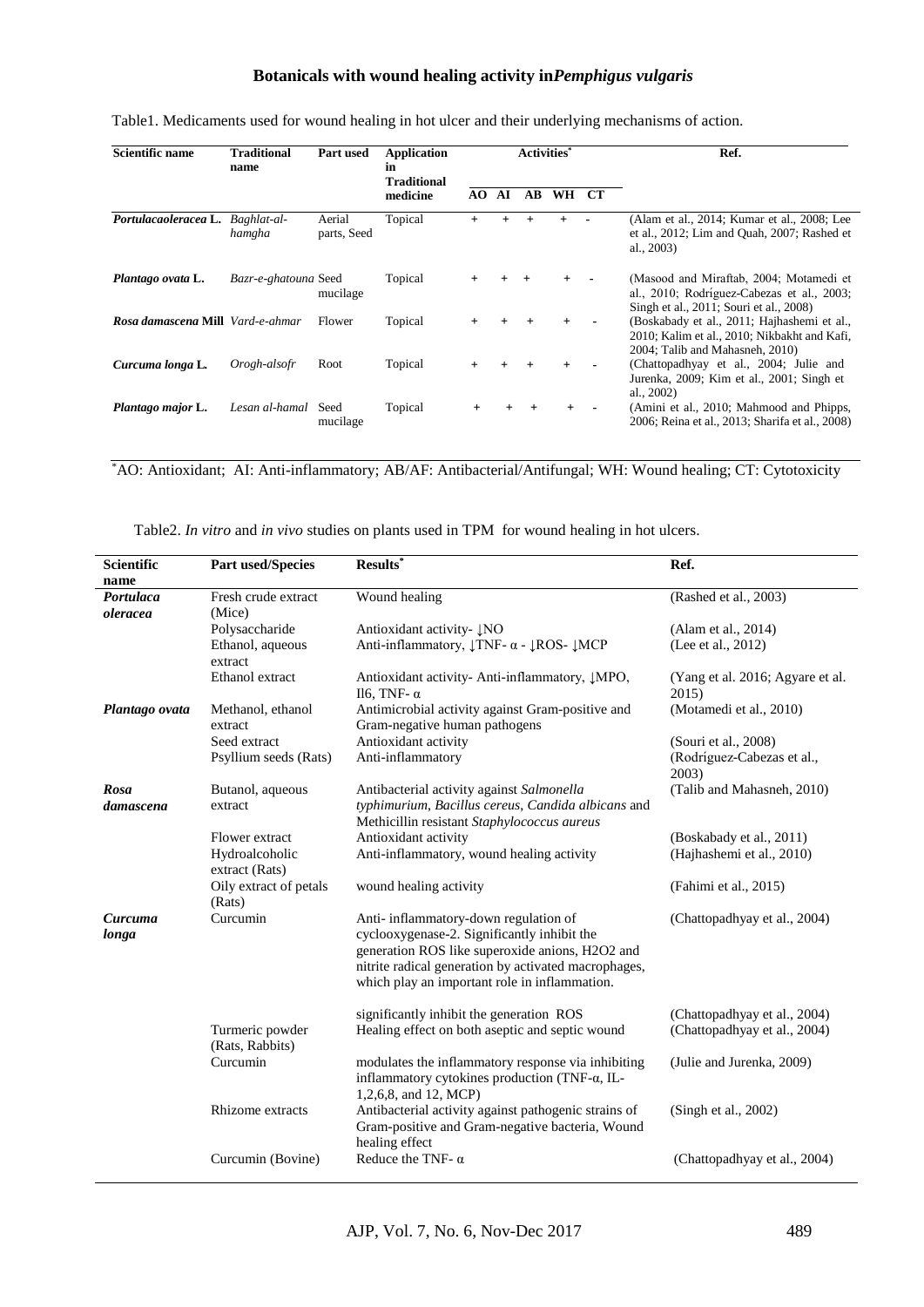l.

|                           | Ethanol extract of<br>rhizome, Curcumin,<br>Sodium curcuminate<br>(Rats)                                          | Anti-inflammatory                                                                                                                                                            | (Chattopadhyay et al., 2004)                                                 |
|---------------------------|-------------------------------------------------------------------------------------------------------------------|------------------------------------------------------------------------------------------------------------------------------------------------------------------------------|------------------------------------------------------------------------------|
| Plantago<br>major         | Aqueous extract<br>Hexane extract<br>Methanol extract                                                             | Wound healing effect, Antioxidant activity<br>Anti-inflammatory activity<br>Antibacterial effects against Gram-positive and<br>Gram-negative bacteria such as Staphylococcus | (Mahmood and Phipps, 2006)<br>(Reina et al., 2013)<br>(Sharifa et al., 2008) |
|                           | Baicalein and aucubin                                                                                             | aureus and Escherichia coli<br><b>LROS</b> production                                                                                                                        | (Reina et al., 2013)                                                         |
| <b>Myrtus</b><br>communis | Essential oil                                                                                                     | Wound healing effect, Antioxidant activity, Anti-<br>inflammatory activity<br>Antibacterial activity on some Gram-positive and<br>Gram- negative bacteria                    | (Ameri et al., 2015)<br>(Akin et al., 2012)                                  |
|                           | Essential oil methanol<br>extract, leaf, stem and<br>flower                                                       | Antioxidant activity                                                                                                                                                         | (Aidi et al., 2010)                                                          |
|                           | Myrtucommuacetalon<br>e, myrtucommulone<br>M, Myricetin                                                           | Ability to modulate the immune response- $\downarrow$ NO - $\downarrow$ T<br>cell proliferation - LROS                                                                       | (Choudhary et al., 2013)                                                     |
|                           | Ethanol extract,<br>Myrtucommulone<br>(Rats, Mice)                                                                | Anti-inflammatory                                                                                                                                                            | (Aleksic and Knezevic, 2014)                                                 |
|                           | Essential oil (Rats)                                                                                              | Anti-inflammatory activity, JMPO activity- JTNF-<br>$\alpha$ JIL6- JLeukocyte migration<br>Wound healing activity                                                            | (Maxia et al., 2011)<br>(Asgarpanah and Ariamanesh,                          |
|                           |                                                                                                                   |                                                                                                                                                                              | 2015)                                                                        |
| Solanm nigrum             | Methanol extract                                                                                                  | Anti-inflammatory                                                                                                                                                            | (Ravi et al., 2009)                                                          |
|                           | Chloroform fraction                                                                                               | $\downarrow$ NO- $\downarrow$ TNF- $\alpha$ - $\downarrow$ IL6                                                                                                               | (Kang et al., 2011)                                                          |
|                           | Ethanol, methanol,<br>ethyl acetate, diethyl<br>ether, leaves, seed and<br>roots hexane and<br>chloroform extract | Antibacterial activity against pathogenic bacteria<br>such as Bacillus subtilis, S. aureus, Klebsiella<br>pneumonia, E. coli                                                 | (Sridhar et al., 2011)                                                       |
|                           | Aqueous extract of<br>leaves(Rats)                                                                                | Wound healing activity                                                                                                                                                       | (Fahimi et al., 2015)                                                        |
|                           | Water extract (Mice)                                                                                              | Anti-inflammatory                                                                                                                                                            | (Kibichiy et al., 2013)                                                      |
|                           | Aqueous extract<br>(Mice)                                                                                         | Antioxidant activity                                                                                                                                                         | (Liu et al., 2016)                                                           |
| Santalum<br>album         | Methanol extract                                                                                                  | Antibacterial activity against Staphylococcus<br>aureus, B. cereus                                                                                                           | (Parekh et al., 2005)                                                        |
|                           | HESP (Hydrolyzed<br><b>Exhausted Sandal</b><br>Wood Powder) oil<br>(Rats)                                         | Anti-inflammatory                                                                                                                                                            | (Ahmed et al., 2013)                                                         |
|                           | Bark hydroalcoholic<br>extract (Rats)                                                                             | Antiulcer                                                                                                                                                                    | (Ahmed et al., 2013)                                                         |

\*ROS: reactive oxygen species; IL: interleukin; MCP: monocyte chemoattractant protein; TNF-α*:* Tumor necrosis factor alpha; NO: Nitric oxide; MPO: myeloperoxidase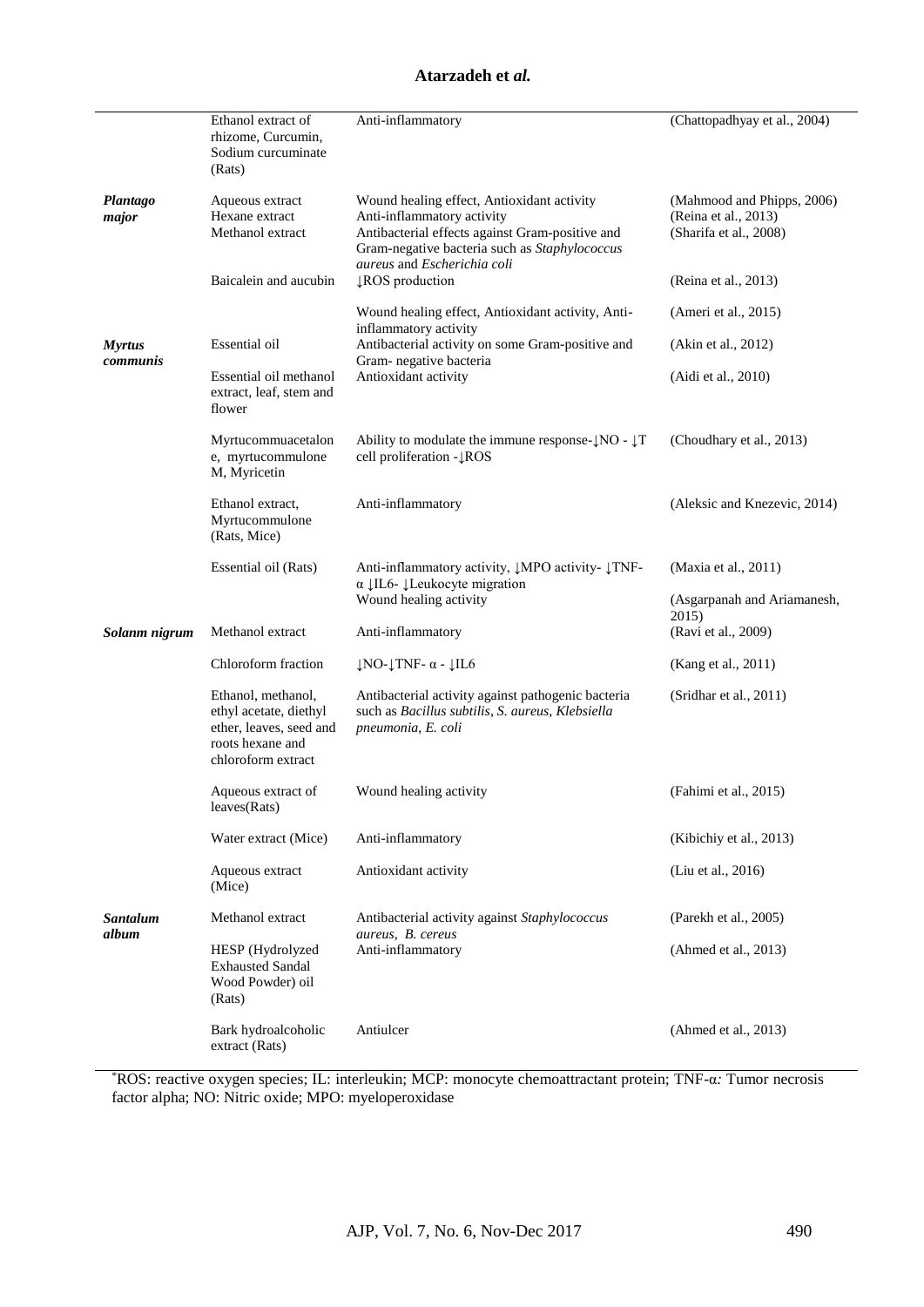The therapeutic approach of Persian medicine for the treatment of ulcers is related to its specific classification for ulcers based on hotness and coldness, having discharge, extent, and rate of healing (Ibn Sina, 1988). Clinical features such as irritation, itching, red base, and burning sensation are somehow relevant with hot ulcers in TPM sources. Avicenna believed that these ulcers are sharp redbased ones which are accompanied by itching and irritation (Ibn Sina, 1988).

In TPM sources, many medicinal herbs have been mentioned for wound healing. Some of these herbs such as *Portulacaoleracea* L., *Plantago ovata*  Forssk. and *Plantago major* L. have mucilaginous characteristics and tissue regenerating ability andhave been used for hot swelling and hot ulcer topically. *Plantago major* L., for instance, could beapplied for removing the pus out of the infectedwound; thus,it is useful for burns and skin diseases*. Portulaca oleracea* L. and *Plantago ovata* Forssk. with rose oil are also beneficial for burns and hot ulcers (Shīrāzī, 2009).

*Plantago major* L. is a very effective remedy for superficial wounds. Its aqueous extract has shown wound healing effects in rats. Mechanism of action of its wound healing activity is related to its antioxidant properties (Mahmood and Phipps, 2006).

It has been suggested that treatment of white Swiss mice skin wounds with fresh homogenized crude extract of *Portulaca oleracea* has accelerated the wound healing process (Rashed et al., 2003).

*Plantago ovata* Forssk. Mucopolysaccharide also has beneficial properties for wound cleansing and wound healing (Masood and Miraftab, 2004).

It is to be mentioned that almost every herb proposed in TPM sources for hot ulcer treatment, has anti-inflammatory, antioxidant and wound-healing activities which have been shown to be beneficial in treatment of Pemphigus lesions, in recent studies. Moreover, they have antibacterial activity which could accelerate the wound

healing process in infected wounds (Tables 1 and2).

As the main limitation of our study, we only considered those herbal remedies with good levels of evidence reported by*in vivo* and/or *in vitro* wound healing investigations.

# **Conclusion**

In this review, we aimed at summarizing the approach of Persian medicine toward wound healing and particular herbs that can be used for Pemphigus ulcers reepithelialization as a complementary treatment.

In general terms, reviews on Persian medicinal herbs could pave the way for development of new herbal-based formulations for better management of Pemphigus lesions. While basic research provides data about wound-healing and the favorable effects of some herbs or herbal compounds, well-designed clinical trials should also be considered in the future.

## **Acknowledgments**

This study was a part of PhD thesis performed in the School of Traditional Medicine, Tehran University of Medical Sciences, Tehran, Iran.

## **Conflict of Interests**

There is no conflict of interest in this study.

# **References**

- Abida O, Mansour RB, Gargouri B, Ayed MB, Masmoudi A, Turki H, Masmoudi H, Lassoued S. 2012. Catalase and lipid peroxidation values in serum of Tunisian patients with pemphigus vulgaris and foliaceus. Biol Trace Elem Res, 150:74-80.
- Agyare C, Baiden E, Apenteng JA, Boakye Y, Adu-Amoah L. 2015. Anti-infective and Anti-inflammatory Properties of Portulaca oleracea L. Don J Med Plant Res, 2:1-6.
- Ahmed AR. 2001. Intravenous immunoglobulin therapy in the treatment of patients with pemphigus vulgaris unresponsive to conventional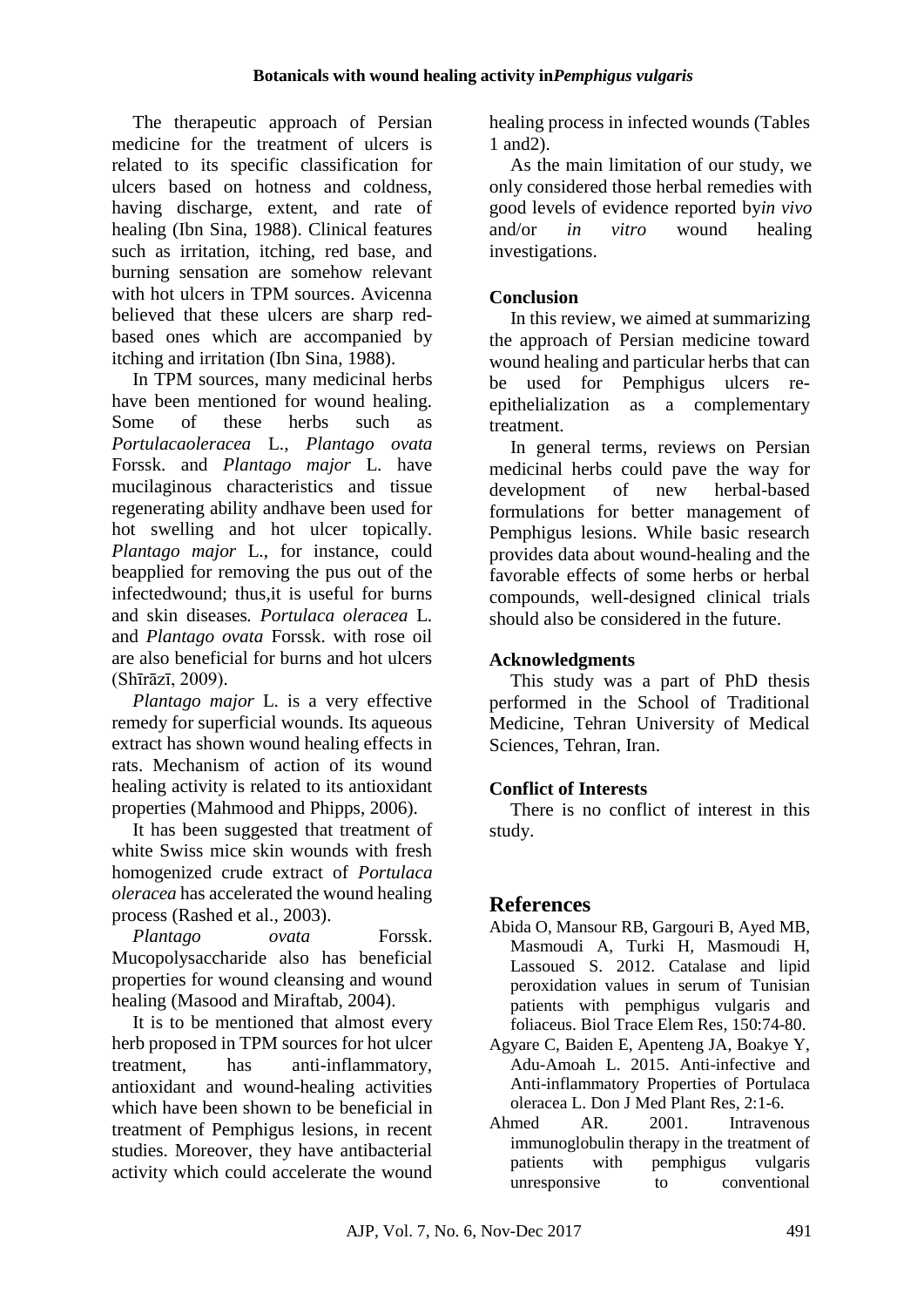immunosuppressive treatment. J Am Acad Dermatol, 45:679-690.

- Ahmed N, Khan M, Jais AM, Mohtarrudin N, Ranjbar M, Amjad MS, et al. 2013. Antiulcer activity of sandalwood (Santalum album L.) stem hydroalcoholic extract in three gastric-ulceration models of wistar rats.BolLatinoam Caribe Plant Med Aromat, 12:81-91.
- Akin M, Aktumsek A, Nostro A. 2012. Antibacterial activity and composition of the essential oils of Eucalyptus camaldulensis Dehn. and Myrtus communis L. growing in Northern Cyprus. Afr J Biotechnol, 9:531-535.
- Alam MA, Juraimi AS, Rafii M, Abdul Hamid A, Aslani F, Hasan M, Mohd Zainudin MA, Uddin MK. 2014. Evaluation of antioxidant compounds, antioxidant activities, and mineral composition of 13 collected purslane (Portulaca oleracea L.) accessions. Biomed Res Int, 2014: 296063.
- Aleksic V, Knezevic P. 2014. Antimicrobial and antioxidative activity of extracts and essential oils of Myrtus communis L. Microbiol Res, 169:240-254.
- Ali A, AliReza Y, Gita F. 2006. Pemphigus vulgaris in Iran: epidemiology and clinical profile. Skinmed, 5:69-71.
- Ameri A, Heydarirad G, Mahdavi Jafari J, Ghobadi A, Rezaeizadeh H, Choopani R.2015. Medicinal plants contain mucilage used in traditional Persian medicine (TPM). Pharm Biol, 53:615-623.
- Amini M, Kherad M, Mehrabani D, Azarpira N, Panjehshahin M, Tanideh N. 2010. Effect of Plantago major on burn wound healing in rat. J Appl Anim Res, 37:53-56.
- Asgarpanah J, Ariamanesh A. 2015. Phytochemistry and pharmacological properties of Myrtus communis L. Indian J Tradit Knowle,1:82-87.
- Atarzadeh F, Daneshfard B, Dastgheib L, Jaladat AM, Amin G. 2016 (a). Early Description of Diet-Induced Blistering Skin Diseases in Medieval Persia: Avicenna's Point of View. Skinmed. 14:367-370.
- Atarzadeh F, Jaladat A, Dastgheib L, Amin G, Nimrouzi M, Kamalinejad M. 2016 (b). Cassia fistula: A remedy from Traditional Persian Medicine for treatment of cutaneous lesions of pemphigus vulgaris.Avicenna J Phytomed, In Press.
- Azam Khan. 2008. Exir-e-Azam (The great Elexir). Tehran, Research Institute for

Islamic and Complementary Medicine. Pp:618, 917.

- Boskabady MH, Shafei MN, Saberi Z, Amini S. 2011. Pharmacological effects of Rosa damascena. Iran J Basic Med Sci, 14:295.
- Chattopadhyay I, Biswas K, Bandyopadhyay U, Banerjee RK. 2004. Turmeric and curcumin: Biological actions and medicinal applications. Curr Sci, 87:44-53.
- Choudhary MI, Khan N, Ahmad M, Yousuf S, Fun H-K, Soomro S, Asif M, Mesaik MA, Shaheen F. 2013. New inhibitors of ROS generation and T-cell proliferation from Myrtus communis. Org Lett, 15:1862-1865.
- Danish M, Singh P, Mishra G, Srivastava S, Jha K, Khosa R. 2011. Cassia fistula Linn.(Amulthus)-An important medicinal plant: A review of its traditional uses, phytochemistry and pharmacological properties. J Nat Prod Plant Resour, 1:101- 118.
- Fahimi S, Abdollahi M, Mortazavi SA, Hajimehdipoor H, Abdolghaffari AH, Rezvanfar MA.2015. Wound healing activity of a traditionally used poly herbal product in a burn wound model in rats. Iran Red Crescent Med J, 17:e19960.
- Golshani SA, Daneshfard B, Mosleh G, Salehi A. 2015. Drugs and Pharmacology in the Islamic Middle Era. Pharm Hist (Lond),  $45:64-69.$
- Hajhashemi V, Ghannadi A, HajilooM. 2010. Analgesic and anti-inflammatory effects of Rosa damascena hydroalcoholic extract and its essential oil in animal models. Iran J Pharm Res, 9:163.
- Ibn Sina. 1988. Kitāb al-Qānūn fī al-ṭibb (Canon of medicine). Persian translation by Sharafkandi AR. Tehran, Soroosh Press. Pp:323, 394.
- Jaladat AM, Atarzadeh F, Rezaeizadeh H, Mofid B, Mosalaie A, Farhan F, Amin G. 2015. Botanicals: An alternative remedy to radiotherapy-induced dysuria. Complement Ther Med, 23:90-99.
- Julie S, Jurenka MT. 2009. Anti-inflammatory properties of curcumin, a major constituent. Altern Med Rev, 14:141-153.
- Kasper DL, Fauci AS, Hauser S, Longo D, Jameson JL, Loscalzo J. 2015. Harrison's Principles of Internal Medicine. 19'th ed.New York: McGraw Hill Education.Chapter 14e. Pp. 14e-1.
- Kalim MD, Bhattacharyya D, Banerjee A, Chattopadhyay S. 2010. Oxidative DNA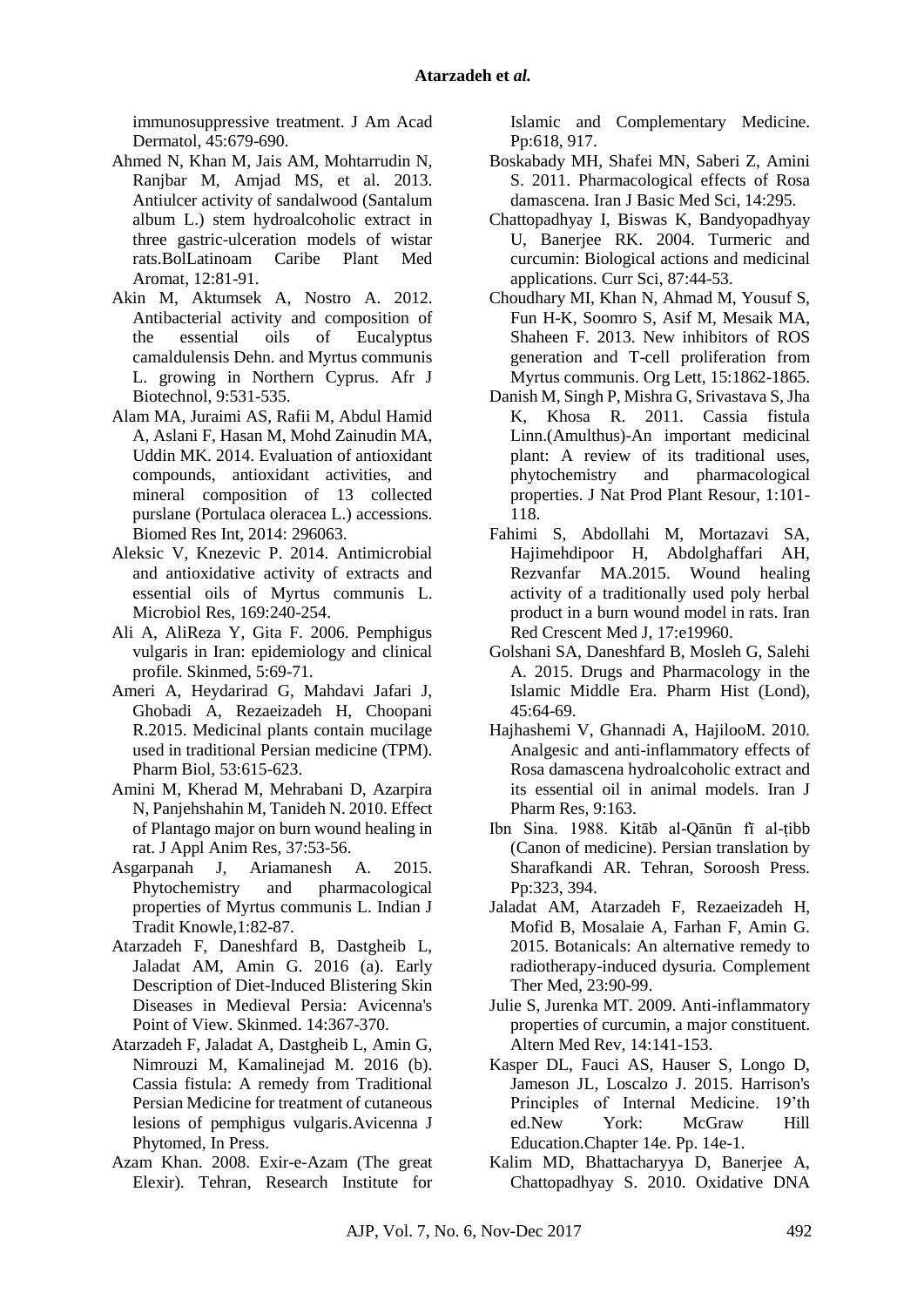damage preventive activity and antioxidant potential of plants used in Unani system of medicine. BMC Complement Altern Med, 10:77.

- Kang H, Jeong H-D, Choi H-Y.2011. The chloroform fraction of Solanum nigrum suppresses nitric oxide and tumor necrosis factor- $\alpha$  in LPS-stimulated mouse peritoneal macrophages through inhibition of p38, JNK and ERK1/2. Am J Chin Med, 39:1261-1273.
- Kasperkiewicz M, Schmidt E, Zillikens D. 2012. Current therapy of the pemphigus group. Clin Dermatol, 30: 84-94.
- Kershenovich R, Hodak E, Mimouni D. 2014. Diagnosis and classification of pemphigus and bullous pemphigoid. Autoimmun Rev, 13:477-481.
- Kim DS, Park SY, Kim JY. 2001. Curcuminoids from Curcuma longa L.(Zingiberaceae) that protect PC12 rat pheochromocytoma and normal human umbilical vein endothelial cells from βA (1– 42) insult. Neurosci Lett, 303:57-61.
- Kibichiy SE, Jane M, Raymond M, Scolastica K, James K, John K, et al.2013. Effects of crude extracts of Solanum nigrum on the Liver pathology and Survival time in Trypanosoma brucei rhodesiense infected mice. Sci J Microbiol, 2013:1-7.
- Kumar BSA, Prabhakarn V, Lakshman K, Nandeesh R, Subramanyam P, Khan S, Ranganayakalu D, Krishna NV. 2008. Pharmacognostical studies of Portulaca oleracea Linn. Rev Bras Farmacogn, 18:527-531.
- Lee AS, Kim JS, Lee YJ, Kang DG, Lee HS. 2012. Anti-TNF-α activity of Portulaca oleracea in vascular endothelial cells. Int J Mol Sci, 13:5628-5644.
- Lim Y, Quah E. 2007. Antioxidant properties of different cultivars of Portulaca oleracea. Food chem, 103:734-740.
- Liu F-P, Ma X, Li M-M, Li Z, Han Q, Li R, et al. 2016. Hepatoprotective effects of Solanum nigrum against ethanol-induced injury in primary hepatocytes and mice with analysis of glutathione S-transferase A1. J Chin Med Assoc, 79:65-71.
- Mahmood A, Phipps M. 2006. Wound healing activities of Plantago major leaf extract in rats. Int J Trop Med, 1:33-35.
- Martin LK, Werth VP, Villaneuva EV, Murrell DF. 2011. A systematic review of randomized controlled trials for pemphigus

vulgaris and pemphigus foliaceus. J Am Acad Dermatol, 64:903-908.

- Masood R, Miraftab M. 2004. Psyllium: current and future applications. Medical and Healthcare Textiles. Pp:244-253. Woodhead Publishing Limited.
- Maxia A, Frau MA, Falconieri D, Karchuli MS, Kasture S. 2011. Essential oil of Myrtus communis inhibits inflammation in rats by reducing serum IL-6 and TNF-alpha. Nat Prod Commun, 6:1545-1548.
- Motamedi H, Darabpour E, Gholipour M, Nejad SS. 2010. Antibacterial effect of ethanolic and methanolic extracts of Plantago ovata and Oliveria decumbens endemic in Iran against some pathogenic bacteria.Int J Pharmacol, 6:117-122.
- Mutasim DF, Bilic M, Hawayek LH, Pipitone MA, Sluzevich JC. 2005. Immunobullous diseases. J Am Acad Dermatol, 52:1029- 1043.
- Nikbakht A, Kafi M. 2004. A study on the relationships between Iranian people and Damask rose (Rosa damascena) and its therapeutic and healing properties. In VIII International People-Plant Symposium on Exploring Therapeutic Powers of Flowers, 251-254.
- Okon L, Werth V. 2014. Bullous Pemphigoid, Mucous Membrane Pemphigoid and Pemphigus Vulgaris: An Update on Pathobiology. Curr Oral Health Rep, 1:180- 189.
- Parekh J, Jadeja D, Chanda S. 2005. Efficacy of Aqueous and Methanol Extracts of Some Medicinal Plants for Potential Antibacterial Activity. Turk J Biol, 29:203-210.
- Poulin Y, Perry HO, Muller SA. 1984. Pemphigus vulgaris: results of treatment with gold as a steroid-sparing agent in a series of thirteen patients. J Am Acad Dermatol, 11:851-857.
- Rashed A, Afifi F, Disi A. 2003. Simple evaluation of the wound healing activity of a crude extract of Portulaca oleracea L.(growing in Jordan) in Mus musculus JVI-1. J Ethnopharmacol, 88:131-136.
- Ravi V, Saleem TM, Patel S, Raamamurthy J, Gauthaman K. 2009. Anti-inflammatory effect of methanolic extract of Solanum nigrum Linn berries. Int j appl res nat prod, 2:33-36.
- Reina E, Al-Shibani N, Allam E, Gregson KS, Kowolik M, Windsor LJ. 2013. The effects of plantago major on the activation of the